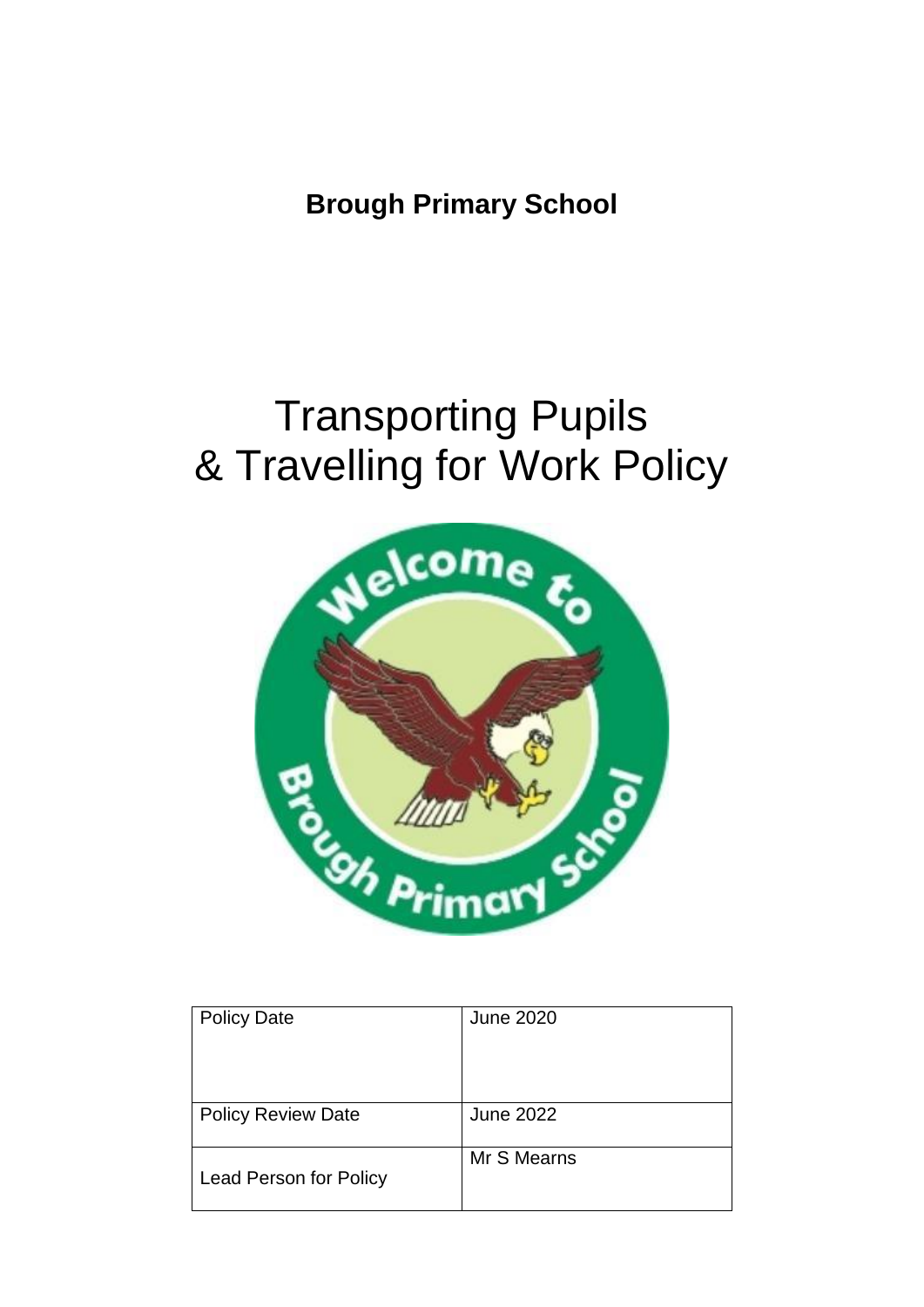### **Transporting Pupils and Travelling for work**

### **Transporting Pupils**

### **At Brough Primary School we do not ask parents to transport other pupils to school events, however, parents are free to make their own private arrangements if they wish.**

On occasion, it is necessary for members of staff to use their own vehicles to transport pupils, for example on educational visits in an emergency, or when there are too many children to travel on one coach.

This policy ensures that the adults taking part in such activities, and the pupils in their care, are safe in respect of the checks taken to ensure that all drivers are covered to undertake such activities. Adults must ensure:

- That their car insurance covers them for taking children, other than their own, to and from venues. This is usually considered business insurance.
- Their driving licence covers them to drive the category of vehicle they are driving.
- The vehicle is fully taxed and insured.
- There are no endorsements for driving offences that would be considered unsafe i.e. dangerous driving.
- That car seats and seat belts comply with legal obligations for the height of the pupils carried.
- That any special seating is securely installed to the regulatory standards.
- That they do not travel alone with a child, ideally there should be two adults, or there may be more than one child.

The school will, through the V4 form and other precautions, ensure that the above checks are correct and:

- That the driving licence is valid in date, name and endorsements.
- We have returned parental permission slips from all pupils' parents that are travelling by car / people carrier etc; in advance of the journey.
- Parents are fully aware of the timing of the visit / trip, its purpose and that the pupils will be transported in a private vehicle.
- That all adults transporting pupils will complete a Validation Form (V4) for use of a private vehicle and retain the original for our records and a copy for themselves.

### **Travelling for Work**

Staff must be aware that ANY travel which is not to their usual place of work is deemed as travelling for work i.e. training courses, meetings etc;

In the event of an accident insurance companies will not pay claims unless the driver is insured for the purpose of "travelling for work." This is deemed business use.

In order to ensure the safety of all employees and pupils staff must comply with the above and the following:

All staff must complete the V4 and the additional section for employees. The original to be retained by the school and the staff member to keep a copy.

Inform the Head teacher if there are circumstances which change during the period of one year from completion to the next form.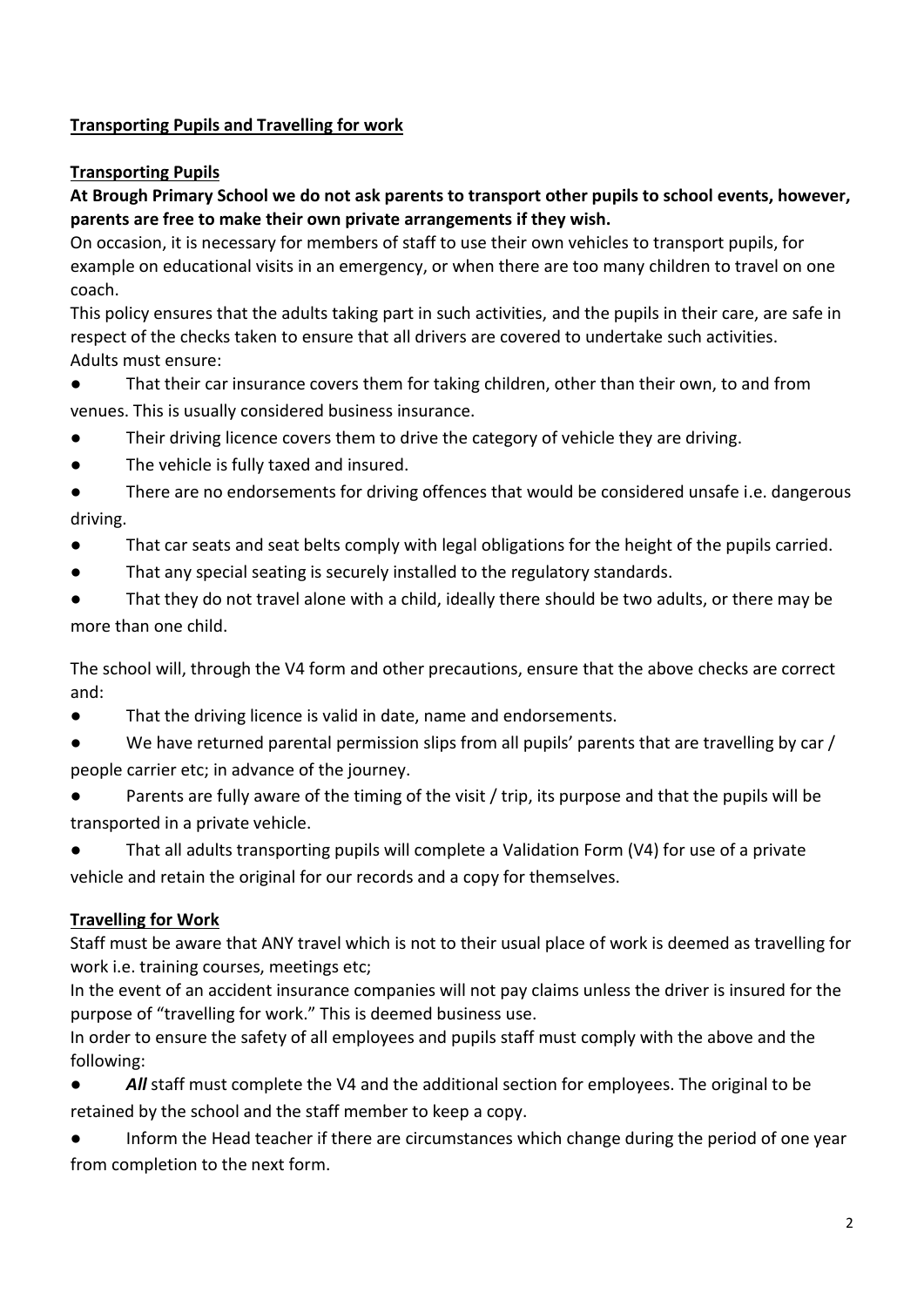This policy does not cover every eventuality that may occur. It is considered good practice to:

- Always have the contact number of the school in case support is required.
- That the correct ratio of adult to pupil is adhered to.
- Any pupil illness is known in advance.

Links to other policies:

This policy should be read and reviewed in conjunction with the Child Protection Policy to ensure that all related Child Protection implications are taken into account in both policy and practice. Other relevant policies are listed below.

Educational Visits Policy Health and Safety Policy SEN Policy Inclusion Policy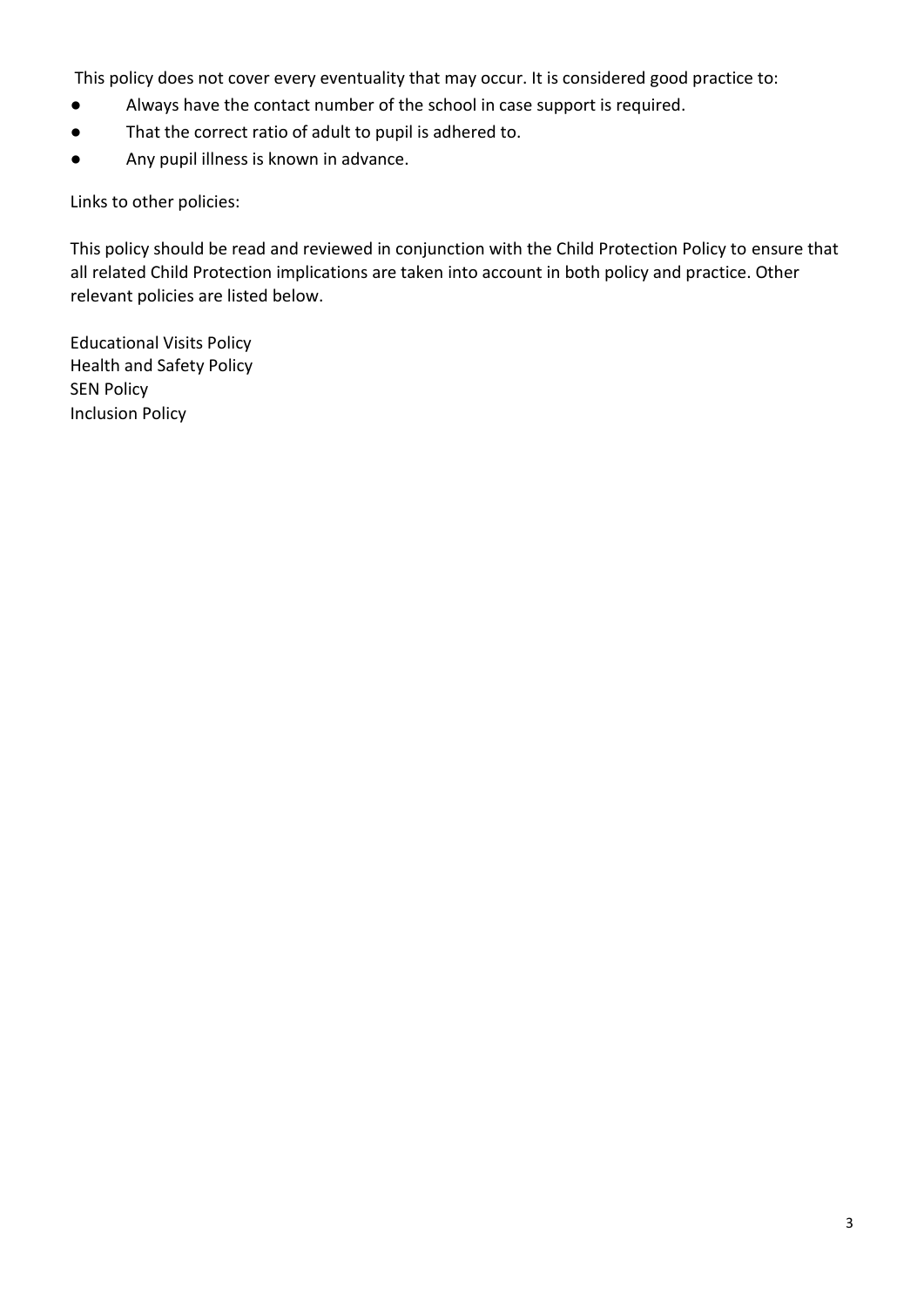

### **VALIDATION FORM (V4) FOR**

### **USE OF PRIVATE VEHICLE**

*Your offer of support to transport young people to offsite activities and events that are organised by the school/establishment is greatly appreciated. To safeguard everyone involved, all drivers of private vehicles are asked to provide the following information and assurances by placing a tick or cross in each box below and adding comments where appropriate. Managers/Head teachers can then use this information to assess the suitability of drivers and vehicles for transporting young people. (N.B. a crossed*  box does not necessarily mean that you cannot be used as a driver, but managers need to be aware of *all relevant issues to make informed decisions). Thank you for your assistance and support.*

| <b>NAME OF DRIVER</b> |                                                                                                           | <b>MAKE AND MODEL OF VEHICLE(S)</b>                                                               | <b>REGISTRATION NUMBER(S)</b> |  |  |  |
|-----------------------|-----------------------------------------------------------------------------------------------------------|---------------------------------------------------------------------------------------------------|-------------------------------|--|--|--|
|                       |                                                                                                           |                                                                                                   |                               |  |  |  |
| $\Box$                |                                                                                                           | The vehicle has a valid MOT certificate (where required - i.e. all vehicles over 3 years old);    |                               |  |  |  |
| $\Box$                | The vehicle is regularly serviced, and kept in safe roadworthy condition;                                 |                                                                                                   |                               |  |  |  |
| $\Box$                | I understand that I am not covered under the establishment's insurance for the use of my vehicle;         |                                                                                                   |                               |  |  |  |
| $\Box$                | I have current motor vehicle insurance covering the vehicle(s) and myself;                                |                                                                                                   |                               |  |  |  |
| $\Box$                | My vehicle insurance cover includes the voluntary transport of young people (parents/adult helpers);      |                                                                                                   |                               |  |  |  |
| $\Box$                | My motor vehicle insurance includes business cover (employees) - also complete section overleaf;          |                                                                                                   |                               |  |  |  |
| $\Box$                | I am aged 23 years or over;                                                                               |                                                                                                   |                               |  |  |  |
| $\Box$                | I have a valid full driving licence suitable for the type of vehicle;                                     |                                                                                                   |                               |  |  |  |
| $\Box$                | I am an experienced driver who has held a full driving licence for at least 2 years;                      |                                                                                                   |                               |  |  |  |
| $\Box$                | I have not had past convictions (in the last 5 years), and am not facing impending prosecution, for any   |                                                                                                   |                               |  |  |  |
|                       | significant driving offences (e.g. drink driving);                                                        |                                                                                                   |                               |  |  |  |
| $\Box$                |                                                                                                           | I have no points or endorsements on my driving licence (if yes, please state details below);      |                               |  |  |  |
|                       |                                                                                                           |                                                                                                   |                               |  |  |  |
| $\Box$                |                                                                                                           | I have no previous convictions or ongoing investigations regarding offences against young people; |                               |  |  |  |
| $\Box$                | I am healthy and fit to drive, and will not drive under the influence of alcohol or drugs;                |                                                                                                   |                               |  |  |  |
| $\Box$                | I shall ensure that all passengers wear correctly fastened seatbelts;                                     |                                                                                                   |                               |  |  |  |
| $\Box$                | I am aware that any formal payment for petrol or mileage cost could invalidate my insurance unless it had |                                                                                                   |                               |  |  |  |

been previously declared to the insurance company;

❑ I will not transport a young person on their own (other than my own child) as part of any journey:

❑ I agree to show supporting documentation of the above to relevant managers, if requested;

Further information provided by the driver (continue on a separate sheet if necessary):

Under the terms of the Data Protection Act 1998, we must inform you of the following:

*By signing this form you are giving your explicit consent to East Riding of Yorkshire Council to process your data for the purpose of monitoring health and safety, in accordance with relevant legislation. This may involve sharing relevant information with local regulatory bodies.*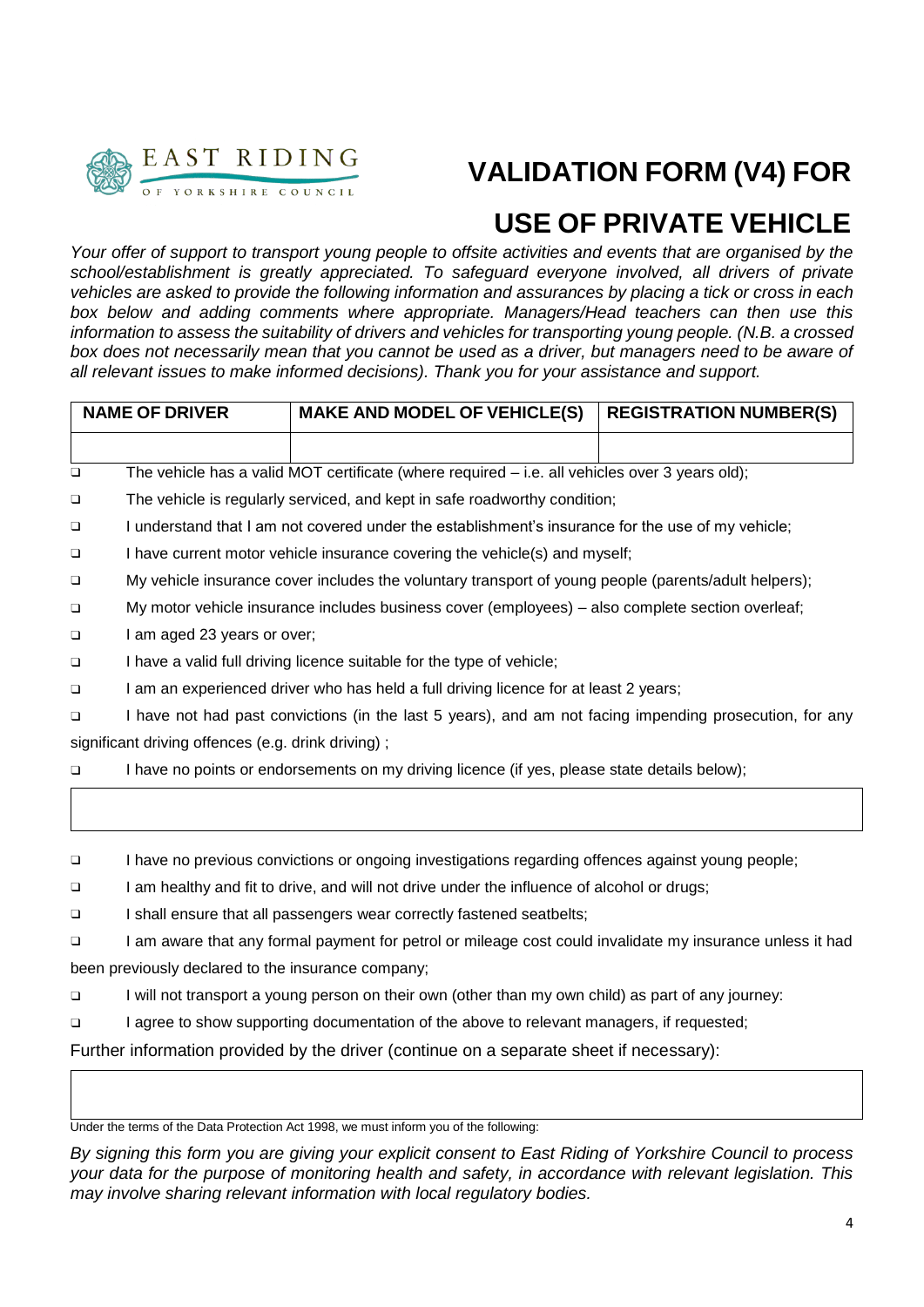❑ I will immediately notify the Manager/Head teacher in writing of any changes to the information provided above, and will not transport young people until further written approval has been given.

❑ I consent to East Riding of Yorkshire Council processing the information detailed in this form.

Signed……………………………… (driver) Date…………………………



EAST RIDING

## **VALIDATION FORM (V4) FOR**

### **USE OF PRIVATE VEHICLE**

Recommended checks:

|                   | Date checked | Copy taken? | Signed by |
|-------------------|--------------|-------------|-----------|
| Driving licence   |              |             |           |
| Vehicle MOT       |              |             |           |
| Vehicle insurance |              |             |           |

I am satisfied that this driver is suitable to transport young people using their private vehicle

Signed…………………………………………(Headteacher/Manager) Date……………………………

### **ADDITIONALLY, FOR EMPLOYEES:**

My insurance includes business use in addition to social, domestic and pleasure.

The vehicle I shall be using is/is not\* insured in my name. (N.B. If you are driving as a "named driver" on someone else's insurance, the cover is usually restricted to social, domestic and pleasure purposes. As an employee, you will need to check that you may use the car for business.) As a named driver and an employee, I confirm that the insurance covers me for business use.\* (\* Delete as appropriate or if not applicable).

Signed…………………………… (driver) Date…………………………

I am satisfied that this driver fulfils the necessary requirements to transport young people by private vehicle

Signed………………………………………………(Head teacher/Manager) Date……………………………………………………………………………

#### **Parental/Guardian Consent form for their child to be transported in another adult's vehicle**

There may be occasions in which your child could be transported to an offsite activity or event in the car of a staff member, parent/guardian or other adult helper.

The conditions under which other adults are approved to use their own vehicles are listed above.

● Particle permission for the my divergence of the material of the material of the material of the material of the material of the material of the material of the material of the material of the material of the material o son(s)/daughter(s)…………………………………………… (full names) to be transported in the vehicle of another parent/adult helper or staff member providing the driver and vehicle have been assessed as suitable by the Head teacher/Manager using the information provided on this form.